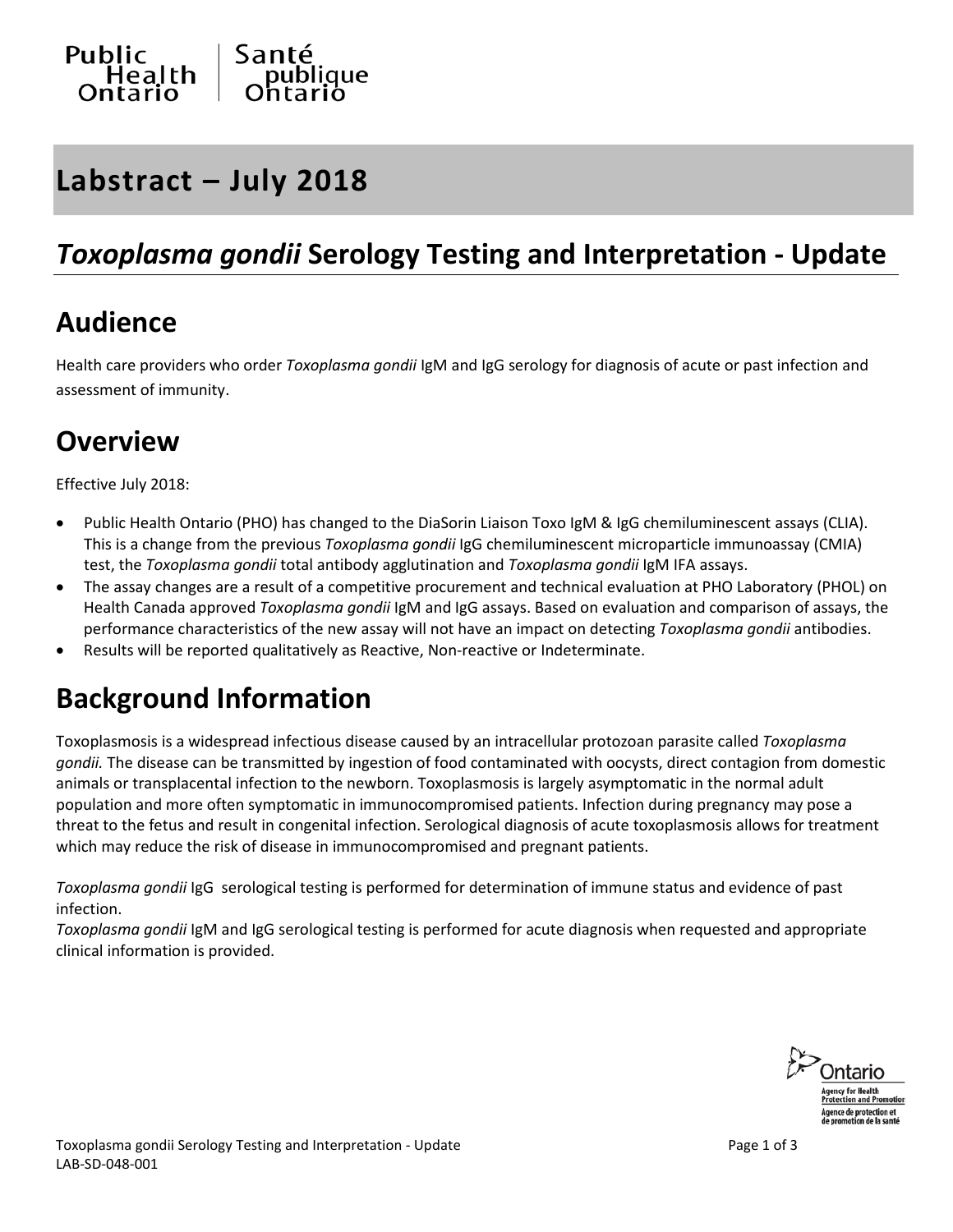## **Results Interpretation**

Table 1: The following table is a guide for the interpretation of common *Toxoplasma gondii* IgG and IgM results:

| IgG Result           | IgM Result    | Interpretation                                           |
|----------------------|---------------|----------------------------------------------------------|
| Reactive             | Reactive      | Possible recent or acute infection                       |
| Reactive             | Indeterminate | Possible recent infection or past infection with non-    |
|                      |               | specific IgM reactivity                                  |
| Reactive             | Non-reactive  | IgG antibody detected                                    |
| (Patient >12 months) |               |                                                          |
| Reactive             |               | IgG antibody detected. The IgG antibody detected may     |
| (Patient <12 months) | Non-Reactive  | represent maternal transfer of antibodies which may      |
|                      |               | persist up to 12 months.                                 |
| Indeterminate        | Reactive      | Possible recent or acute infection                       |
| Indeterminate        | Indeterminate | Antibody status inconclusive                             |
| Indeterminate        | Non-Reactive  | Antibody status inconclusive                             |
| Non-Reactive         | Reactive      | Possible recent or acute infection                       |
| Non-Reactive         | Indeterminate | Possible recent infection or non-specific IgM reactivity |
| Non-Reactive         | Non-Reactive  | No serological evidence of infection                     |

Note: for assistance with alternate result combinations, please contact PHOL Customer Service Centre at 416-235-6556 or 1-877-604-4567 (toll-free), or by email at [CustomerServiceCentre@oahpp.ca](mailto:CustomerServiceCentre@oahpp.ca)

# **Specimen Requirements**

- Submit clotted whole blood or, serum separator tube (SST) or,
- Minimum 1 ml of serum in a sterile tube or container
- Detailed collection instructions are available at [publichealthontario.ca/en/ServicesAndTools/LaboratoryServices/Pages/Index.aspx](http://www.publichealthontario.ca/en/ServicesAndTools/LaboratoryServices/Pages/Index.aspx)

# **Requisition**

Complete all fields of the [PHO General Test Requisition:](http://www.publichealthontario.ca/en/ServicesAndTools/LaboratoryServices/Pages/Requisitions-and-forms.aspx) include, the patient's full name, date of birth, Health Card Number (must match the specimen label), physician name and address and either:

- *Toxoplasma gondii* IgG in Section 3-**Test Description**, if immunity is required or,
- *Toxoplasma gondii* IgM and IgG in Section 3-**Test Description**, if diagnosis of recent or acute infection is required along with the following clinical/exposure information:
	- o Date of onset and date of collection
	- o Clinical signs and symptoms
	- o Exposure information, such as contact with a known case, cats or ingestion of poorly/undercooked meat

*Toxoplasma gondii* IgM testing will only be performed when the appropriate clinical and/or exposure information is included on the requisiton.